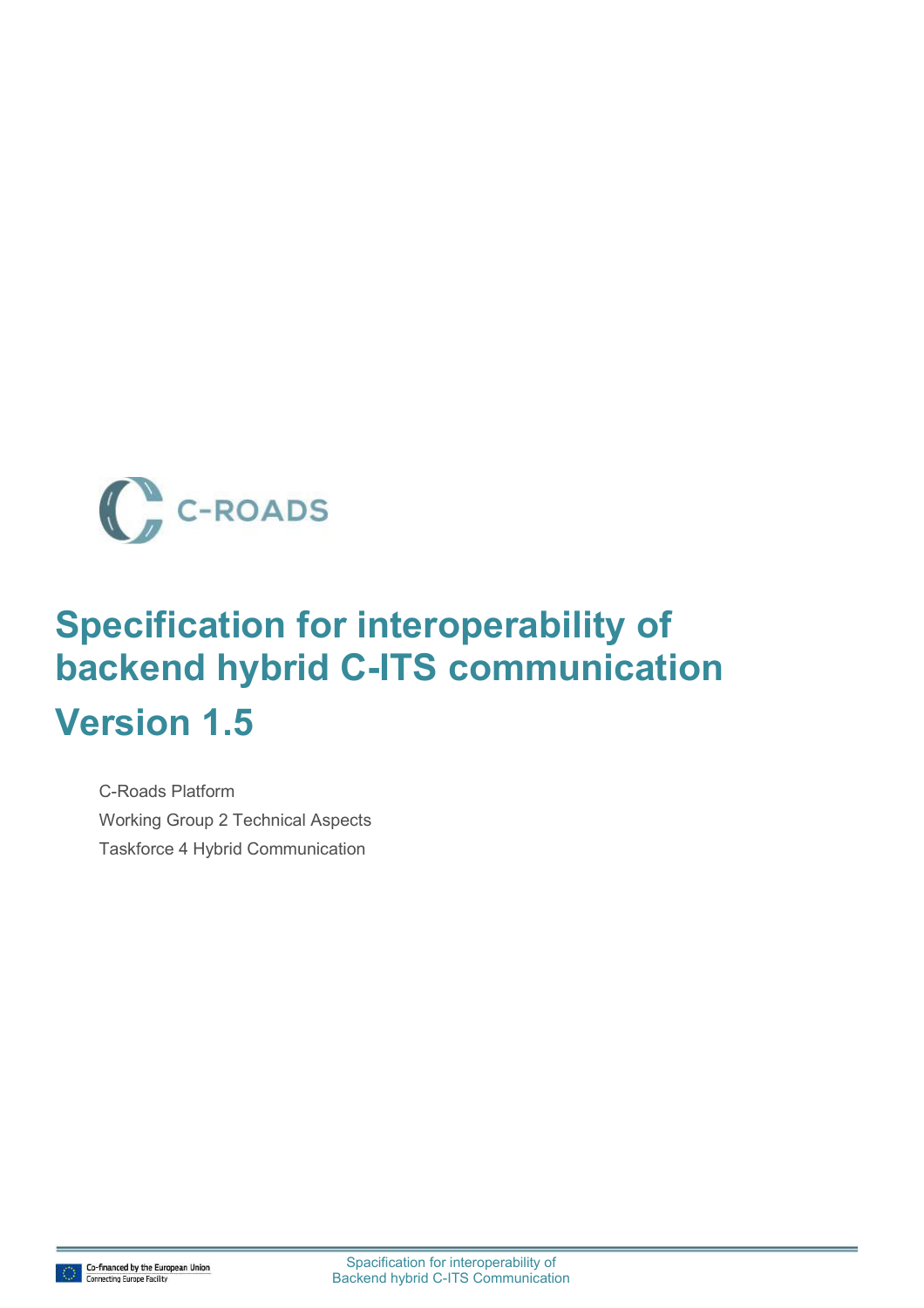

## **Revision information and document handling**

| Version | Date       | <b>Description</b>                                                                                           | <b>Status</b> |
|---------|------------|--------------------------------------------------------------------------------------------------------------|---------------|
| 1.0     | 19.06.2019 | Draft for approval by Steering Committee                                                                     | <b>Draft</b>  |
| 1.5     | 02.07.2019 | Based on SC meeting on 02-07-2019:<br>Release 1.5 is accepted for C-ROADS<br>deployment by all member states | Final         |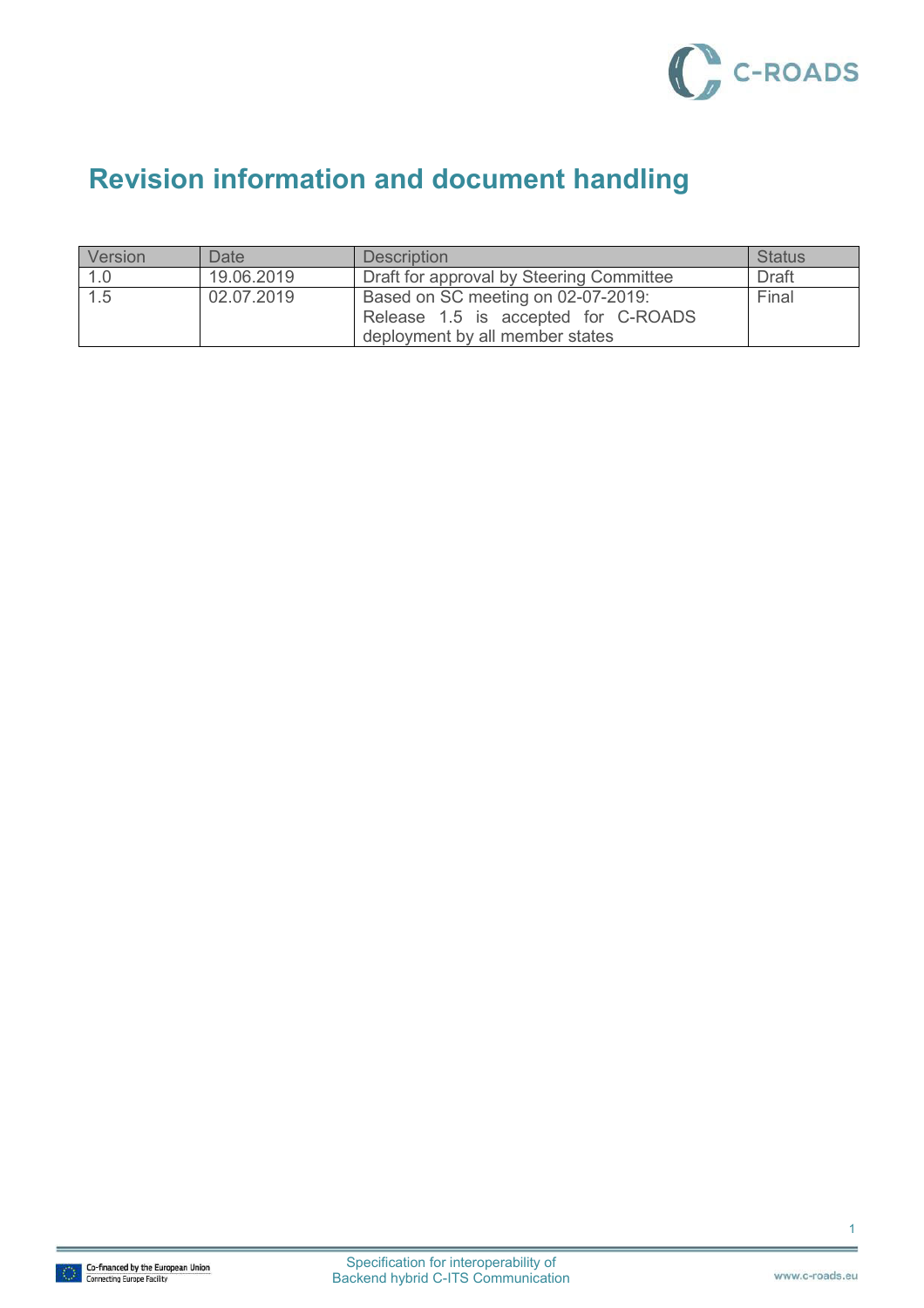

## **Table of Contents**

|   | 1.2   |  |
|---|-------|--|
|   | 13    |  |
|   | 14    |  |
| 2 |       |  |
| 3 |       |  |
|   | 3.1   |  |
|   | 3.2   |  |
|   | 3.3   |  |
|   |       |  |
|   | 3.3.2 |  |
|   |       |  |
|   | 3.4   |  |
|   | 3.4.1 |  |
|   | 3.4.2 |  |
|   | 3.4.3 |  |
|   | 3.4.4 |  |
| 4 |       |  |
| 5 |       |  |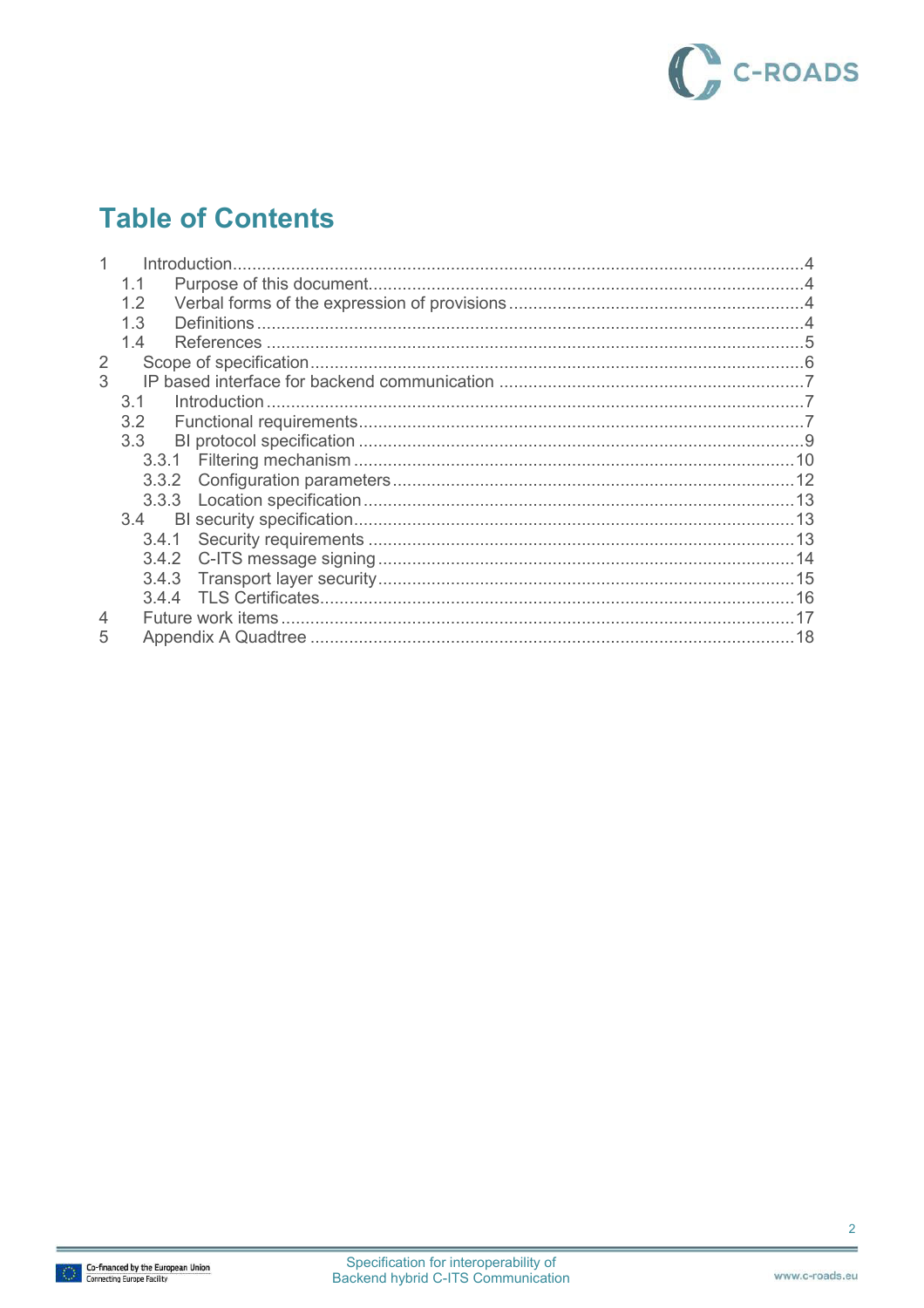

## **List of Figures**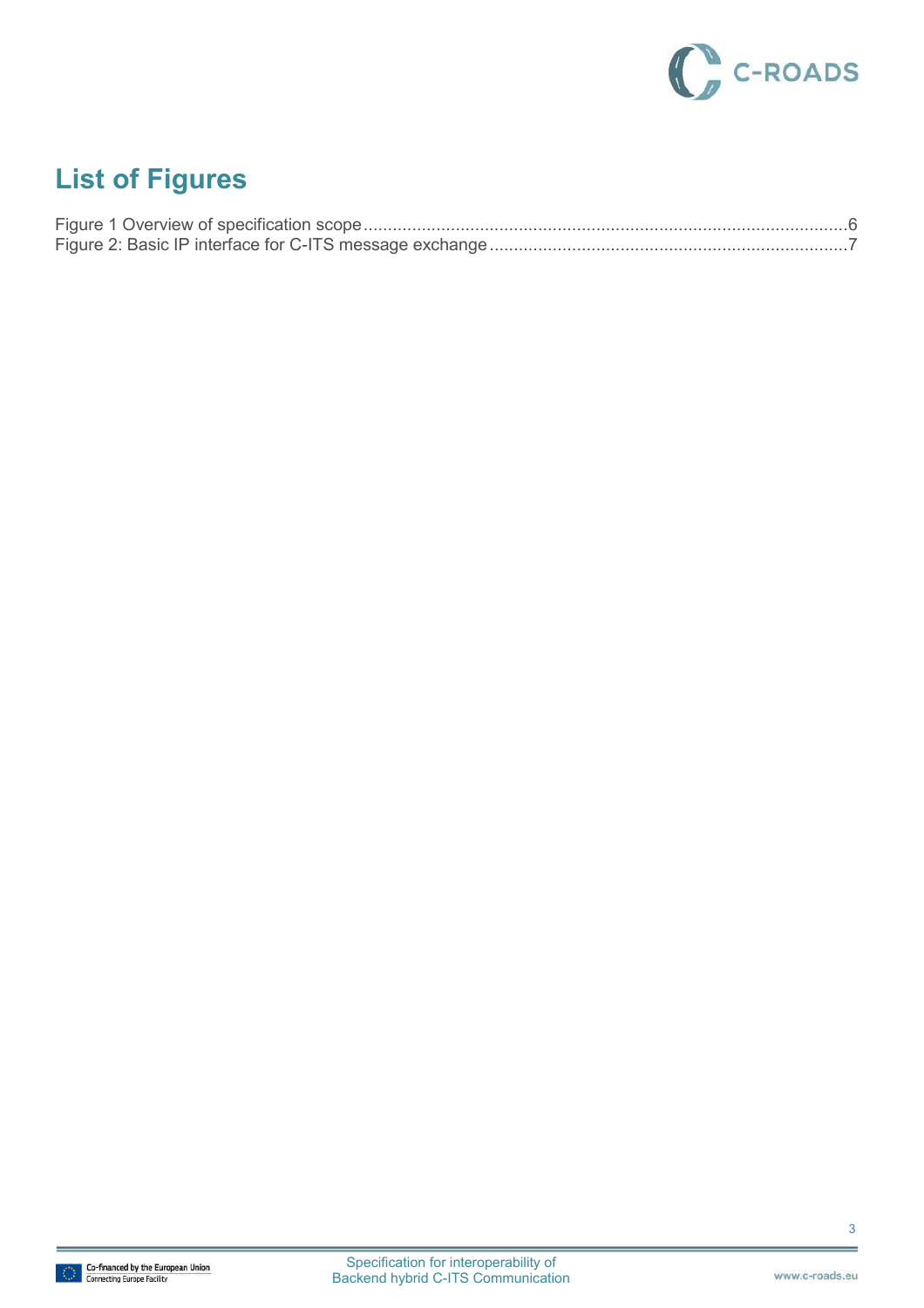

## **1 Introduction**

This specification aims to provide C-ITS service interoperability between C-ITS actors using IP backend communication.

### **1.1 Purpose of this document**

The purpose of this document is to provide specifications and profiles for an IP based C-ITS interface needed for interoperability and backend communication.

### **1.2 Verbal forms of the expression of provisions**

In this document, the following verbal forms are used to indicate mandatory requirements: Shall / Shall not

Recommendations shall be indicated by the verbal forms: Should / Should not

Permissions shall be indicated by the verbal forms: May / May not

Possibility and capability shall be indicated by the verbal forms: Can / Cannot

Inevitability used to describe behavior of systems beyond of the scope of this deliverable shall be indicated by: Will / Will not

Facts shall be indicated by the verbal forms: Is / Is not

### **1.3 Definitions**

**C-ITS Actors** – entities or organisations which operate C-ITS stations and/or provide C-ITS services based on high quality traffic information

**AMQP** (Advanced Message Queuing Protocol) – AMQP is a [binary,](https://en.wikipedia.org/wiki/Binary_protocol) application layer protocol, designed to efficiently support a wide variety of messaging applications and communication patterns.

**AMQP broker** – An AMQP message broker is an architectural pattern for message routing. It mediates communication among applications, minimizing the mutual awareness that applications should have of each other in order to be able to exchange messages, effectively implementing decoupling. In this specification, an AMQP broker is used to route C-ITS messages.

**Basic Interface (BI)** is the data communication interface used for real time exchange of C-ITS messages in the backend communication.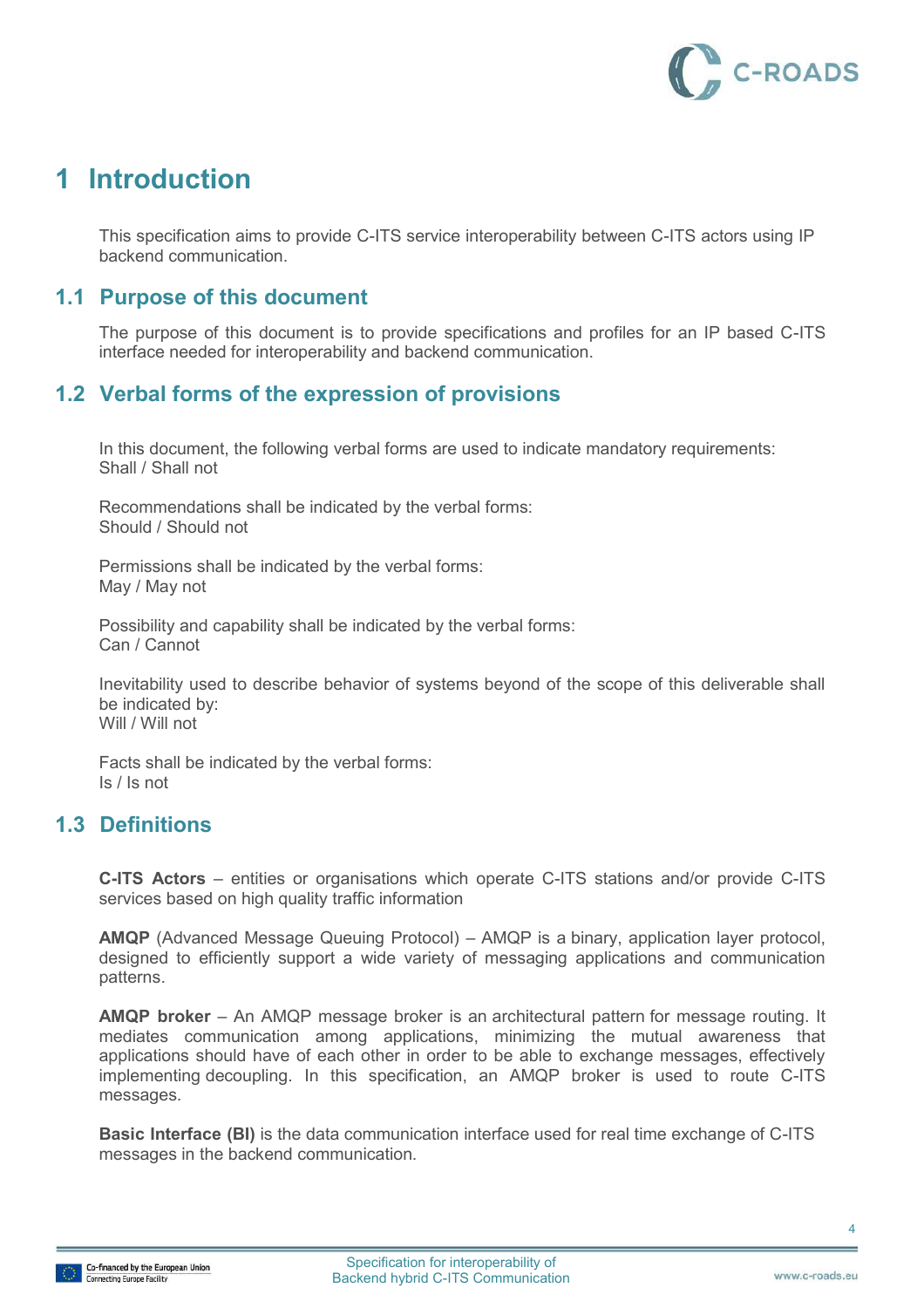

**Deployment Model** is how a group of C-ITS actors decides to establish the informationsharing network, e.g. using a central AMQP broker(s) which interconnects multiple C-ITS actors, alternatively; information sharing between C-ITS actors can be based on multiple logical point-to-point connections directly between the C-ITS actors.

**Hybrid C-ITS** – Hybrid communication covers for transmission of C-ITS messages potentially using multiple communication channels; availability of such communication channels may vary depending on policy, location and requirements set.

**C-ITS messages** - signed messages defined by ETSI and ISO and profiled in the C-ROADS Roadside System Profile (RSP).

**Third parties** - any organization which is contracted by a C-ITS Actor.

### **1.4 References**

- AMQP ISO/IEC 19464:2014
- C-ITS Infrastructure Functions and Specifications
- Roadside ITS G5 System Profile
- ETSI TS 103 097 V 1.3.1 ITS Security header and certificate formats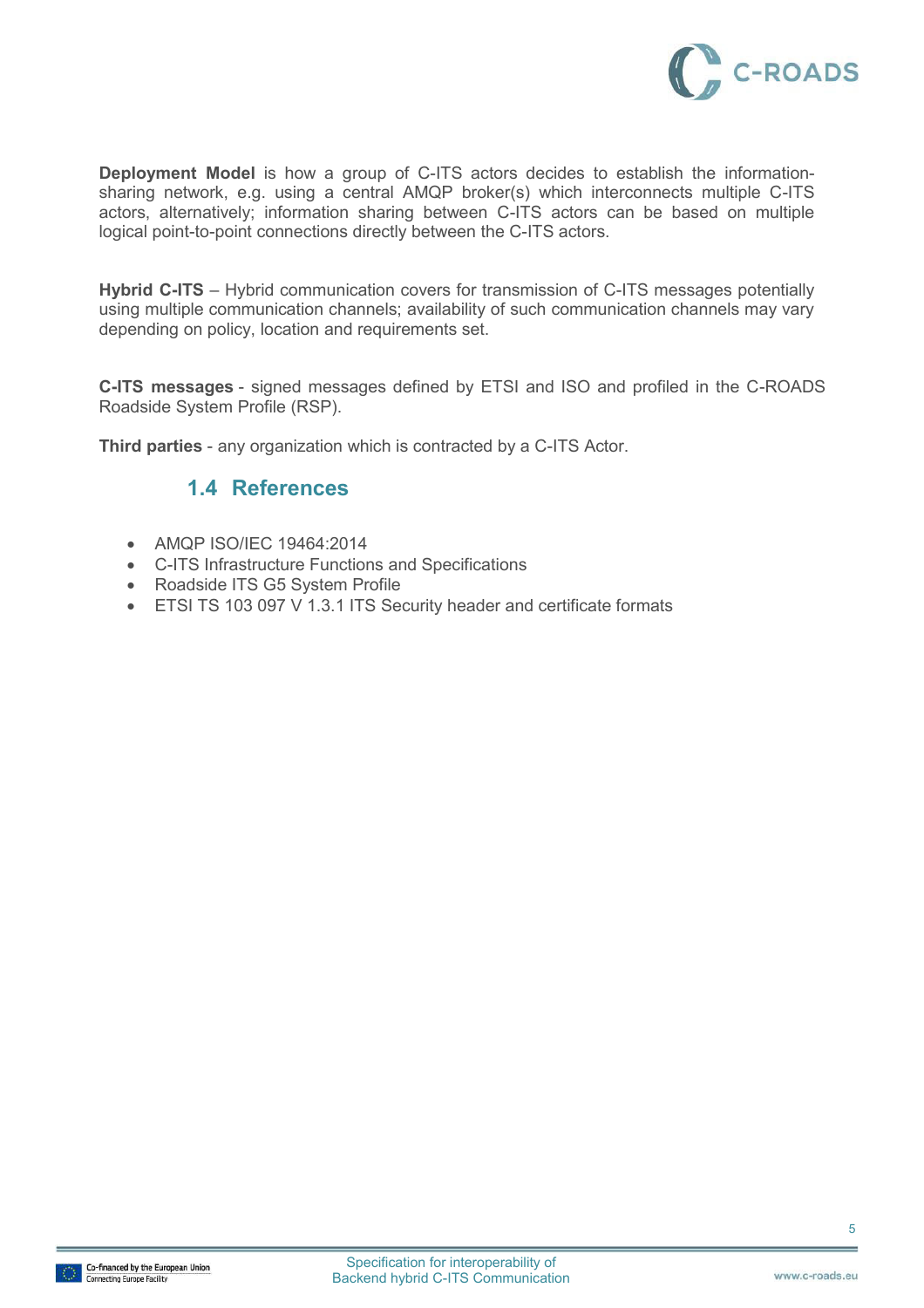

## **2 Scope of specification**

This document provides a description of the functionality and profiles which are needed to provide hybrid communication via interconnection of backend systems to allow sharing of C-ITS information.



#### <span id="page-6-0"></span>*Figure 1 Overview of specification scope*

Upper, left part shows the solution area related to hybrid communication via backend communication that is addressed by this document. Following this part, all types of backend entities are connected by communication links.

Lower, left part shows the solution area related to communication between a backend entity and the end-user application and this communication can be performed following different commercial/national strategies.

Upper, right shows road operators network implementation choices to realize C-ITS services in ITS-G5.

Lower, right shows the ITS-G5 communication.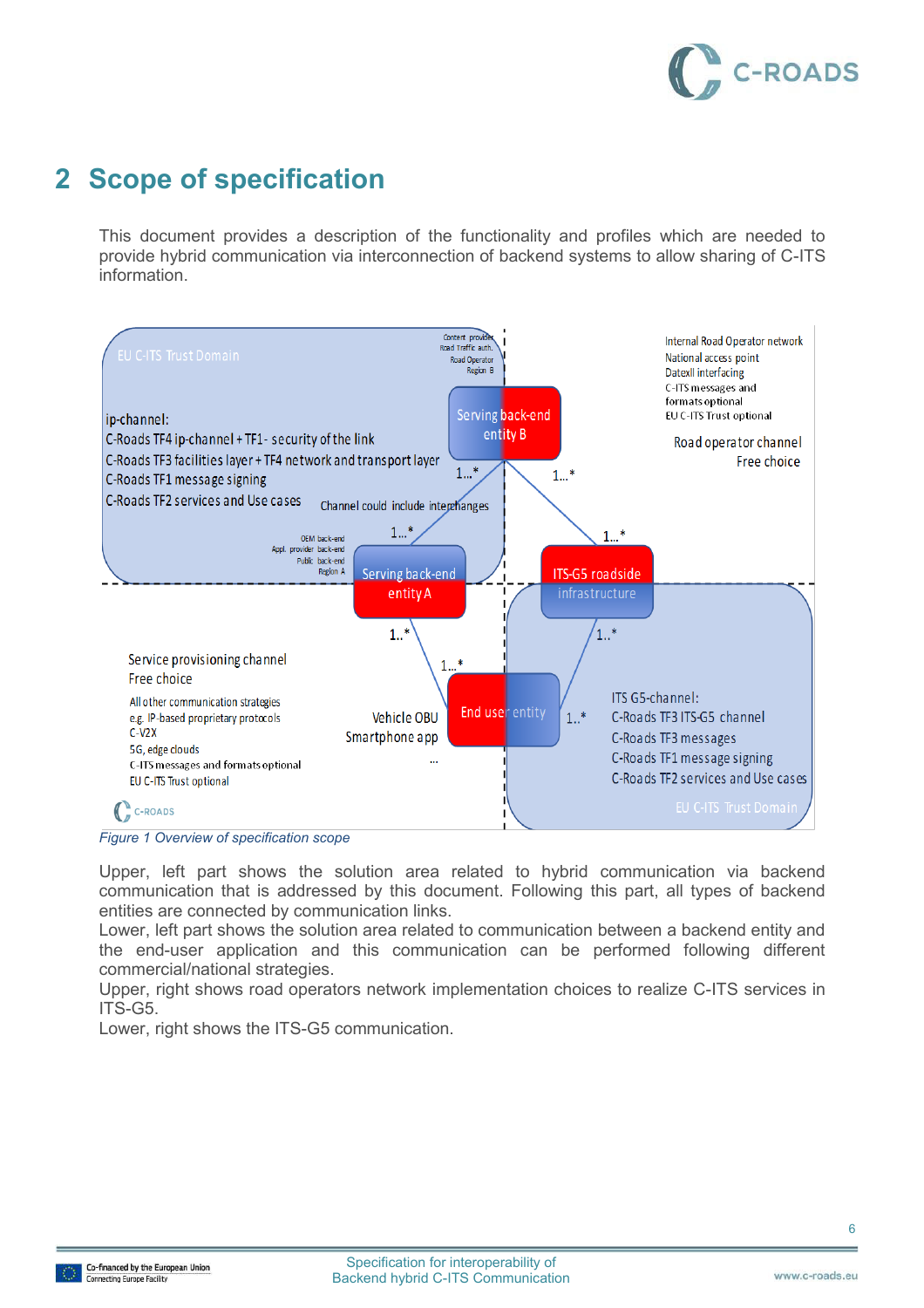

## **3 IP based interface for backend communication**

### **3.1 Introduction**

The C-ITS actors typically operate in one country/region and share information to/from clients. They connect to entities in the relevant country to consume and provide information. To allow information sharing, an Interface/protocol named **BI (Basic Interface)** is specified between C-ITS actors (and their potential third parties), see figure 2.

BI is independent of any deployment model that Member States or C-ITS actors choose to deploy.



<span id="page-7-0"></span>*Figure 2: Basic IP interface for C-ITS message exchange* 

## **3.2 Functional requirements**

#### *Requirement HYB\_001*

BI shall be used by all C-ITS actors for cross border C-ITS message exchange.

#### *Requirement HYB\_002*

BI should be used by all C-ITS actors on national level.

#### *Requirement HYB\_003*

BI shall be able to exchange C-ITS messages in a secured link.

#### **Functional needs of C-ITS actors:**

#### *Requirement HYB\_004*

BI shall allow C-ITS actors to publish and subscribe to C-ITS messages.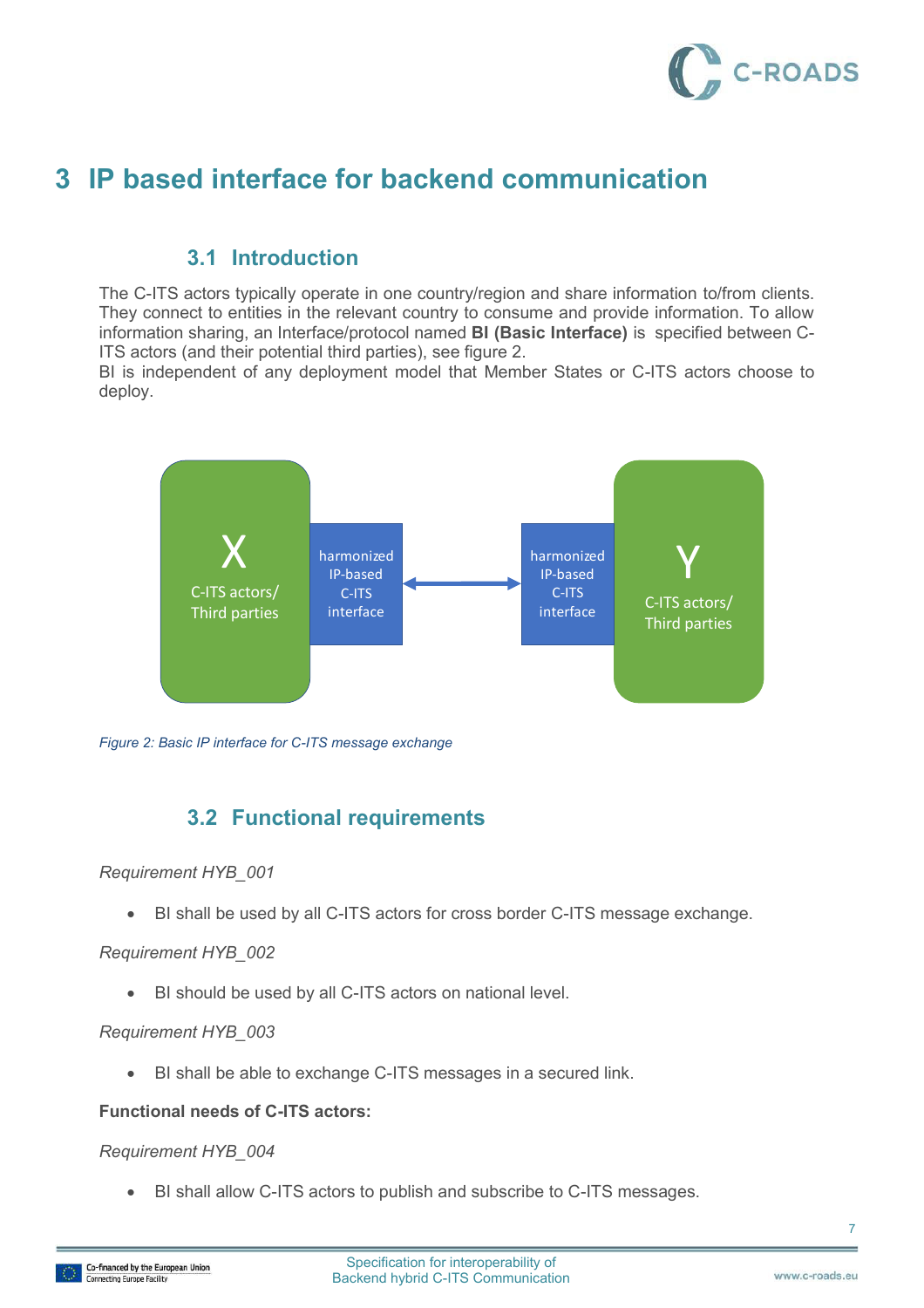

BI shall allow to filter C-ITS messages according to chapter 3.3.

#### *Requirement HYB\_006*

BI shall allow to route C-ITS messages according to chapter 3.3.

#### *Requirement HYB\_007*

• Time synchronization All C-ITS actors shall be time synchronized with an accuracy equivalent to a stratum 1 level.

#### *Requirement HYB\_008*

 Filtering by AMQP brokers shall be done without reading the AMQP payload (Reference to AMQP ISO/IEC 19464:2014).

#### **Logging**

#### *Requirement HYB\_009*

- Servers (both brokers and clients) should keep a log of the following for at least 3 months:
	- **•** Queue filters
	- Client connect and disconnects
	- System and connection errors

#### *Requirement HYB\_010*

- Servers (both brokers and clients) should keep a log of the following for at least 3 months for message types DENM, IVIM, SREM, SSEM, MAPEM:
	- AMQP Message timestamps precision of at least 1ms (Both arrival and departure)
	- **AMQP Message headers**

#### *Requirement HYB\_011*

- Servers (both brokers and clients) can keep a log of the following for at least 1 month for message types SPATEM, CAM:
	- AMQP Message timestamps precision of at least 1ms (Both arrival and departure)
	- **AMQP Message headers**

#### **Latency requirements for AMQP brokers**

#### *Requirement HYB\_012*

 A broker shall be able to route a single message with a payload size <500KB in <30ms. (from message arrival to available on client queue)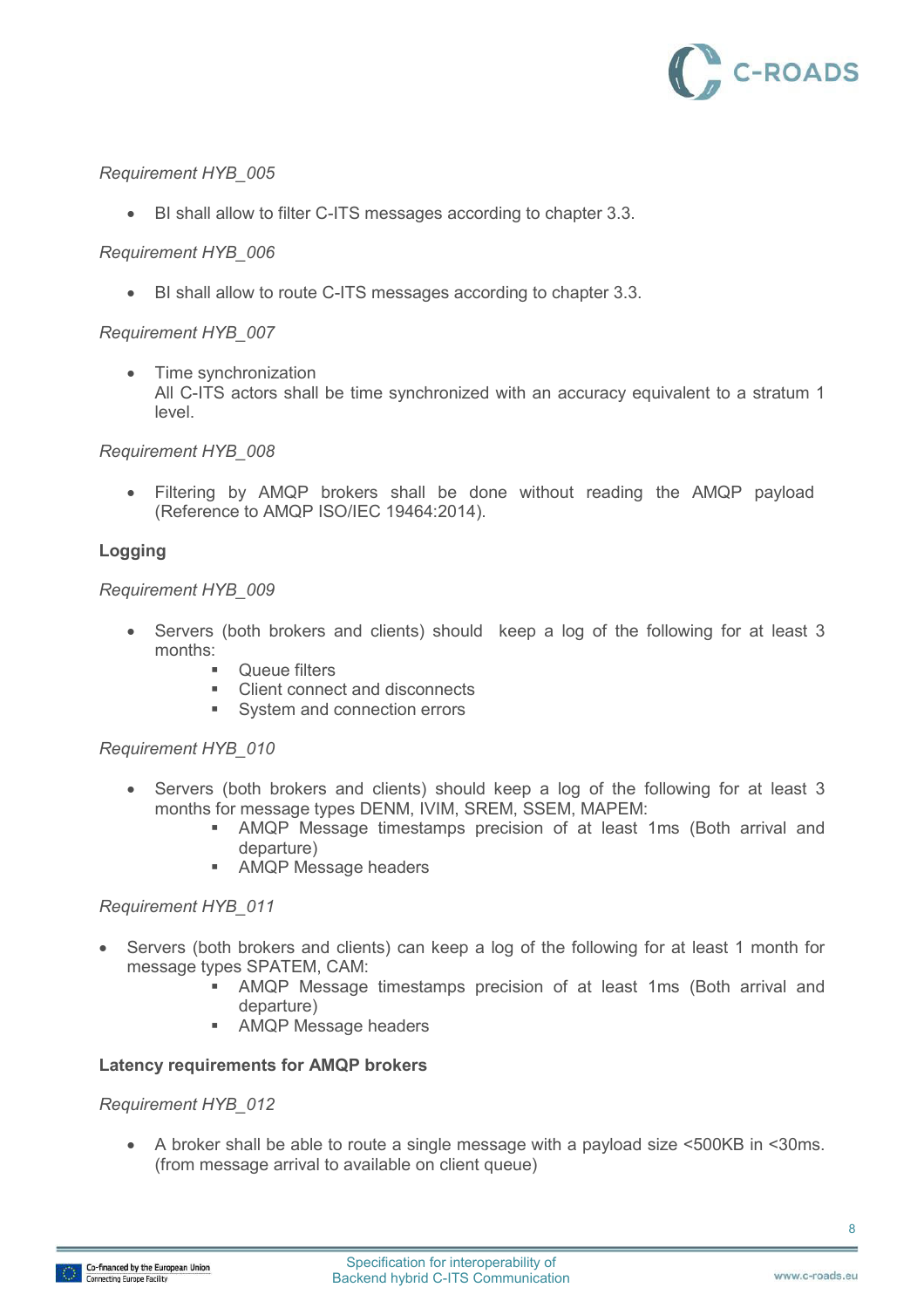

 A broker shall be able to route 5000 messages with a payload size <500KB in <1000ms. (from message arrival to available on client queues)

#### **Integrity requirements for AMQP brokers**

#### *Requirement HYB\_014*

 A broker shall never remove, alter or add anything to a message payload as defined in chapter 3.4.

#### *Requirement HYB\_015*

 A broker shall never remove or alter any of the message headers defined in 3.3.3. *Requirement HYB\_016* 

 A broker should drop messages with malformed AMQP headers that does not adhere to this specification or any extension of it and shall log the event

#### **Integrity responsibility of C-ITS actors**

#### *Requirement HYB\_017*

C-ITS actors shall ensure the integrity of the information they exchange.

### **3.3 BI protocol specification**

**BI (Basic Interface)** is the interface between C-ITS actors. On this interface the following protocols and profiles, specified below, shall be used for C-ITS services. This section provides information how AMQP shall be used, also external resources need to be consulted, e.g. Advanced Message Queuing Protocol (AMQP) specification.

BI can allow exchanging non C-ITS messages, outside the C-ITS domain.

#### *Requirement HYB\_018*

BI shall use Internet Protocol (IPv4) and Transmission Control Protocol (TCP).

#### *Requirement HYB\_019*

 BI shall implement Transport Layer Security (TLS 1.3) according to RFC 8446. Profiling for TLS is described in chapter 3.4.3.

#### *Requirement HYB\_020*

BI shall use AMQP version 1.0 (ISO IEC 19464).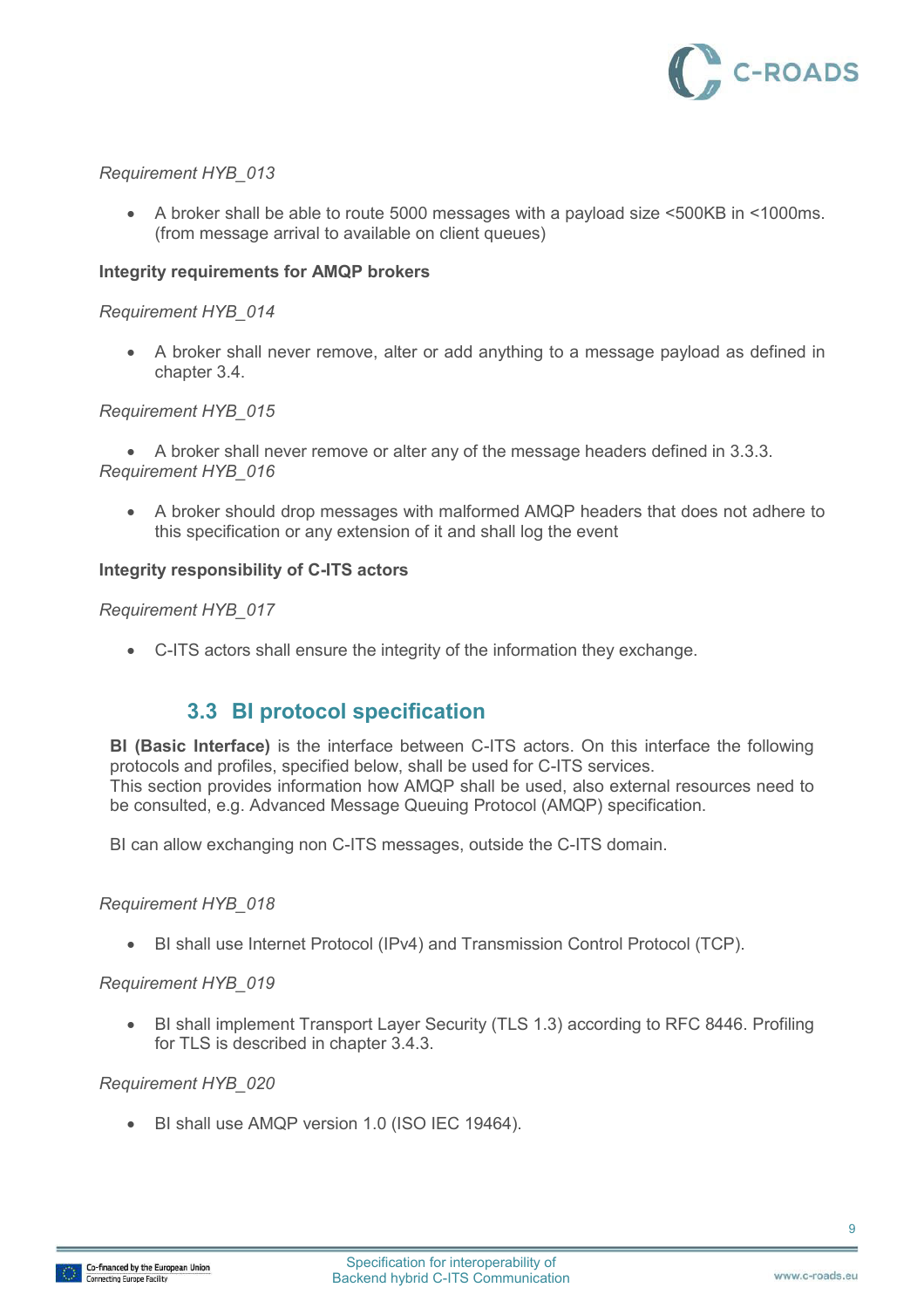

#### **3.3.1 Filtering mechanism**

The first release of this document focuses more on DENM and IVIM. Other messages filtering process will be detailed in next releases.

*Requirement HYB\_021* 

All mandatory fields in [Table 1](#page-10-0) shall be present for publishing for all C-ITS messages.

<span id="page-10-0"></span>

| <b>Name</b>        | Value and type                                                                                                                                                                                                                                                           | <b>Description</b>                                                                                                                                                             | Mandatory/<br>Optional |
|--------------------|--------------------------------------------------------------------------------------------------------------------------------------------------------------------------------------------------------------------------------------------------------------------------|--------------------------------------------------------------------------------------------------------------------------------------------------------------------------------|------------------------|
| publisherId        | String<br>A two-letter country code (based<br>on ISO 3166-1 alpha-2) and a<br>identifier<br>numerical<br>(value<br>between 0 and 16383 including<br>leading zeroes) based on ISO<br>14816 (same as used for<br>providerIdentifier in IVIM), e.g.<br>"AT00001", "DE15608" | Unique<br>$\blacksquare$<br>of<br>the<br>publisher. It is Linked to<br>the country where the<br>wants<br>provider<br>to<br>register. It could be in<br>one country or several. | M                      |
| originatingCountry | Country code (based on ISO<br>3166-1 alpha-2                                                                                                                                                                                                                             | Country code where<br>the C-ITS message is<br>created                                                                                                                          | M                      |
| protocolVersion    | string<br>E.g. "DENM:1.2.2"                                                                                                                                                                                                                                              | Represent the version<br>of standard used to<br>create the message                                                                                                             | M                      |
| serviceType        | <b>String</b><br><b>HLN-RLX</b><br>.                                                                                                                                                                                                                                     | Acronym defined in C-<br>Roads Common C-ITS<br><b>Service Definitions</b>                                                                                                      | $\Omega$               |
| messageType        | String<br>DENM,<br>IVIM,<br>SPATEM,<br>MAPEM, SREM, SSEM,<br>CAM                                                                                                                                                                                                         | This is the type of the<br>published message                                                                                                                                   | M                      |
| longitude          | Float<br>Decimal degrees                                                                                                                                                                                                                                                 | Longitude of the event<br>published; for DENM<br>(eventPosition) and for<br>IVI (referencePosition)                                                                            | $\circ$                |
| latitude           | Float<br>Decimal degrees                                                                                                                                                                                                                                                 | Latitude of the event<br>published; for DENM<br>(eventPosition) and for<br>IVI (referencePosition)                                                                             | $\circ$                |
| quadTree           | String                                                                                                                                                                                                                                                                   | Relevant spatial index<br>location of the C-ITS<br>message                                                                                                                     | M                      |

### *Table 1 : Data field for filtering for all C-ITS messages*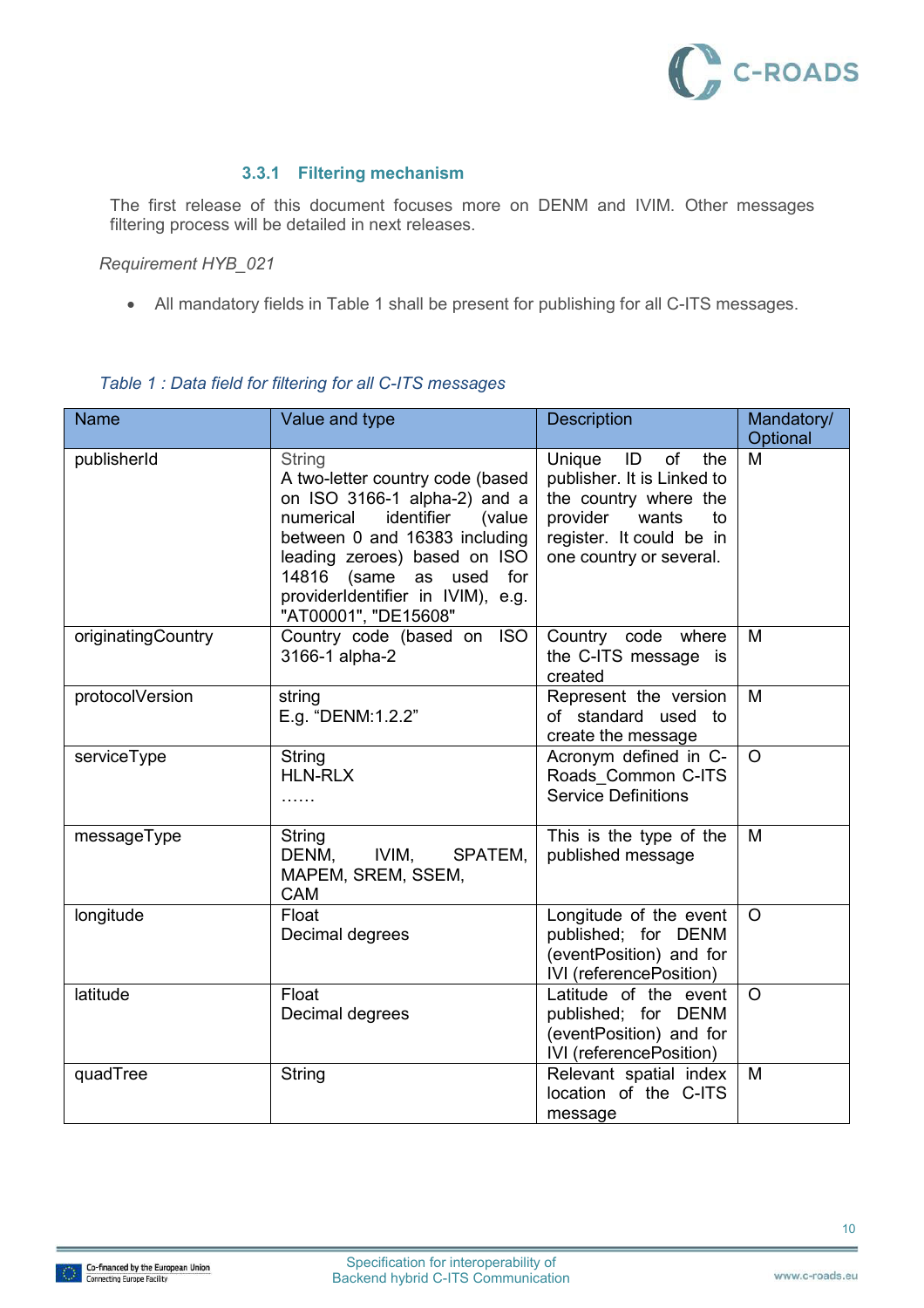

All mandatory fields defined in [Table 1](#page-10-0) shall be inside the AMQP header.

#### *Requirement HYB\_023*

All optional fields defined in [Table 1](#page-10-0) should be inside the AMQP header.

#### *Requirement HYB\_024*

 Filtering shall be requested by consumer based on selected fields defined in [Table 1,](#page-10-0) [Table 2](#page-11-0) or [Table 3.](#page-12-0)

#### *Requirement HYB\_025*

 All AMQP messages with a DENM as payload exchanged in BI shall contain information described in [Table 2.](#page-11-0)

#### *Requirement HYB\_026*

All mandatory fields in [Table 2](#page-11-0) shall be present for publishing DENM.

#### <span id="page-11-0"></span>*Requirement HYB\_027*

All optional fields in [Table 2](#page-11-0) should be present for publishing DENM.

#### *Table 2 : Data field for DENM filtering process*

| <b>Name</b>  | Value and<br>tvpe | <b>Description</b>                                                                                                   | Mandatory/<br>Optional |
|--------------|-------------------|----------------------------------------------------------------------------------------------------------------------|------------------------|
| CauseCode    | String            | CauseCode from ETSI EN 302 637-3                                                                                     | М                      |
| subCauseCode | String            | subCauseCode from TSI_EN_302_637-3; (in  <br>the case of absence of information, it is<br>equivalent to unavailable) |                        |

#### *Requirement HYB\_028*

 All AMQP messages with an IVIM as payload exchanged in BI shall contain information described in [Table 3.](#page-12-0)

#### *Requirement HYB\_029*

All optional fields in [Table 3](#page-12-0) may be present for publishing IVIM.

#### *Requirement HYB\_030*

 Wildcards can be used to obtain a subset of information. Without wildcards, the complete set of information is retrieved. An example for the use of wildcards would be: subset of protocolVersion = 1.\* to exclude versions >1.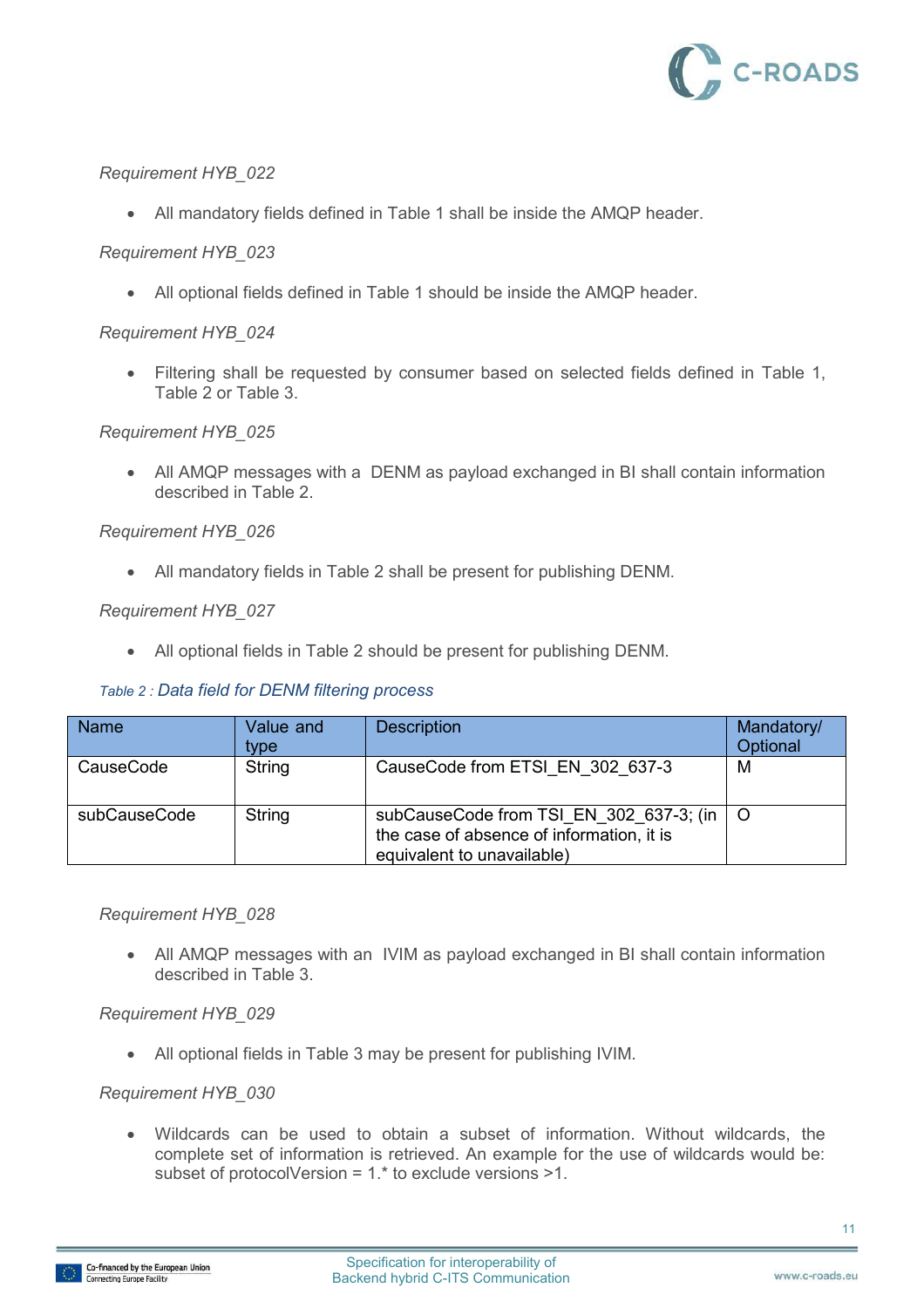

<span id="page-12-0"></span>

| <b>Name</b>           | Value and type                                                                                                                                                                                                                          | <b>Description</b>                                                                                                                                                                                               | Mandatory/<br>Optional |  |
|-----------------------|-----------------------------------------------------------------------------------------------------------------------------------------------------------------------------------------------------------------------------------------|------------------------------------------------------------------------------------------------------------------------------------------------------------------------------------------------------------------|------------------------|--|
| iviType               | <b>NUMERICAL</b>                                                                                                                                                                                                                        | iviType                                                                                                                                                                                                          | O                      |  |
| pictogramCategoryCode | NUMERICAL or a list of<br>NUMERICALS. Either a<br>single numerical value<br>(e.g. 557) or a comma<br>separated list (e.g.<br>557,559,612) of<br>numerical values as an<br>IVIM may contain more<br>than<br>one<br>pictogramCategoryCode | The ISO 14823<br>pictogramCategoryCode is a<br>combined numeral<br>value<br>(nature and serialNumber)<br>referring to a specific sign of<br>the ISO 14823 sign catalogue,<br>e.g. $557$ = Maximum speed<br>limit | O                      |  |
| <b>IviContainer</b>   | <b>String</b><br>valid IviContainer<br>All<br>abbreviations in the ISO<br>19321 standard, e.g.<br>"gic", "rcc", "tc", "avc" or<br>comma separated<br>combinations of that, e.g.<br>"gic,tc,avc"                                         | All valid IviContainer types out<br>of the ISO 19321 standard that<br>should be present in the target<br>IVIM after applying filtering                                                                           | $\Omega$               |  |

#### *Table 3 : Data field for IVI filtering process*

Note: Adding filtering element will be included in next release for CAM, SPATEM, MAPEM, SSEM, SREM.

*Requirement HYB\_031* 

 C-ITS actors who want to publish information on BI shall register for EN ISO 14816 Road transport and traffic telematics - Automatic vehicle and equipment identification - Numbering and data structures, in order to obtain the mandatory publisherId as described in Table 1. More information about registration is available in the following references:

<https://www.tc278.eu/index.php/14816-register>

<https://www.tc278.eu/index.php/14816-registers>

#### **3.3.2 Configuration parameters**

*Requirement HYB\_032* 

A broker shall provide a minimum queue length of 200 messages.

#### *Requirement HYB\_033*

• An AMQP Message TTL shall be set based on the validity time of the payload. If this is not applicable the AMQP Message should have a minimum time to live of 60 seconds and a maximum of 10 minutes. A broker can directly enforce TTL policies, i.e. if TTL is not set, or dependent on message types.

12

www.c-roads.eu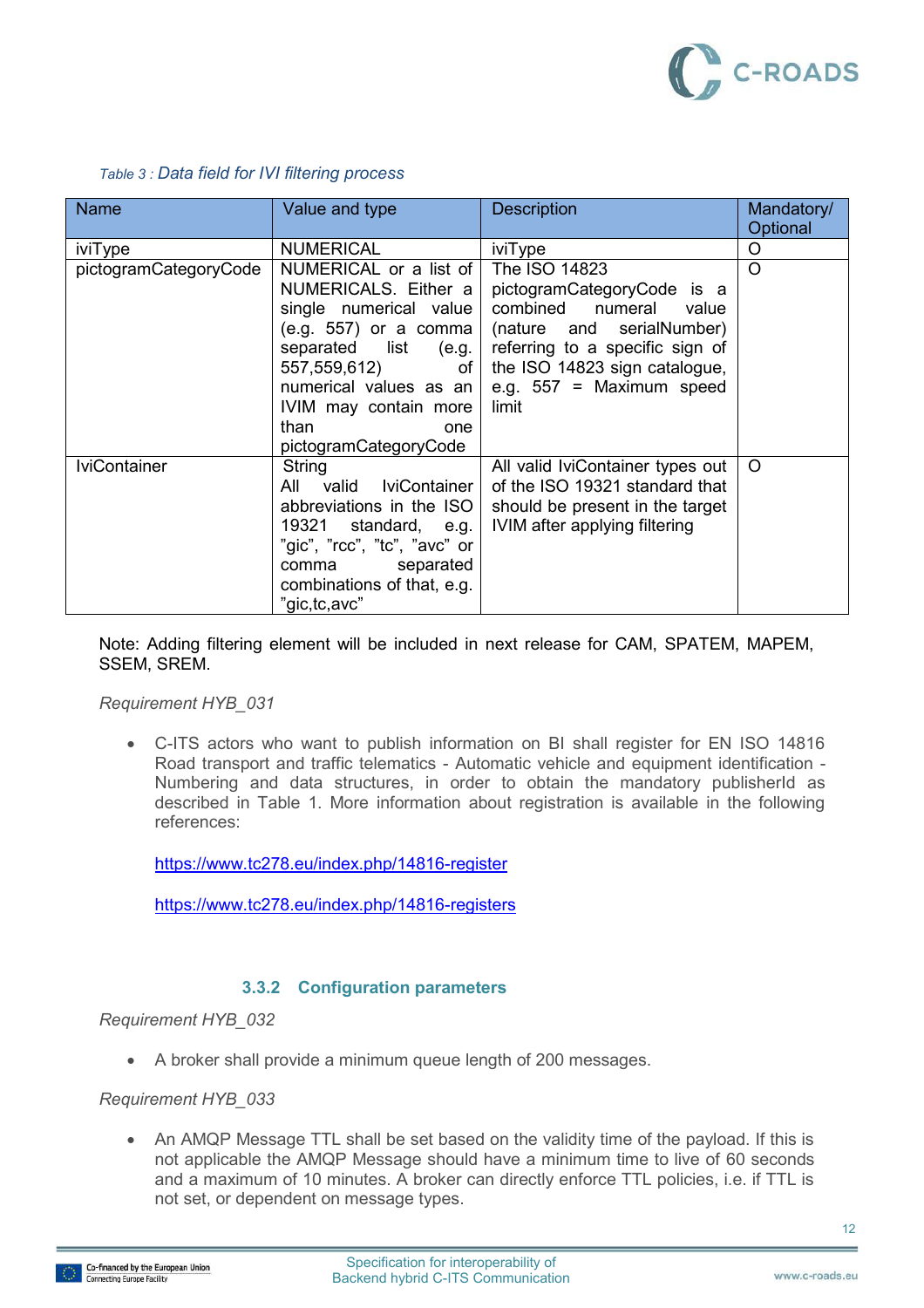

 Brokers may set policies for queue management and shall make them available in the documentation.

*Requirement HYB\_035* 

 Systems that provide data shall be able to support multiple simultaneous receivers of the same data type.

 *Requirement HYB\_036* 

 Consumers of data shall be able to receive data from different providers simultaneously.

#### **3.3.3 Location specification**

#### *Requirement HYB\_037*

 Geolocation method shall be based on quadtree, for complete description please see Appendix A.

#### *Requirement HYB\_038*

C-ITS actors shall publish with a minimum zoom level of 18.

#### *Requirement HYB\_039*

C-ITS actors shall filter with a maximum zoom level of 18.

### **3.4 BI security specification**

#### **3.4.1 Security requirements**

#### *Requirement HYB\_040*

 According to the European C-ITS Certificate Policy (CP), individual messages shall be signed according to ETSI TS 103 097.

#### *Requirement HYB\_041*

• The originating ITS station shall be responsible for the signature and the timestamping of the message content.

#### *Requirement HYB\_042*

 No signature change during message transport from the original sender to the final receiver shall be allowed.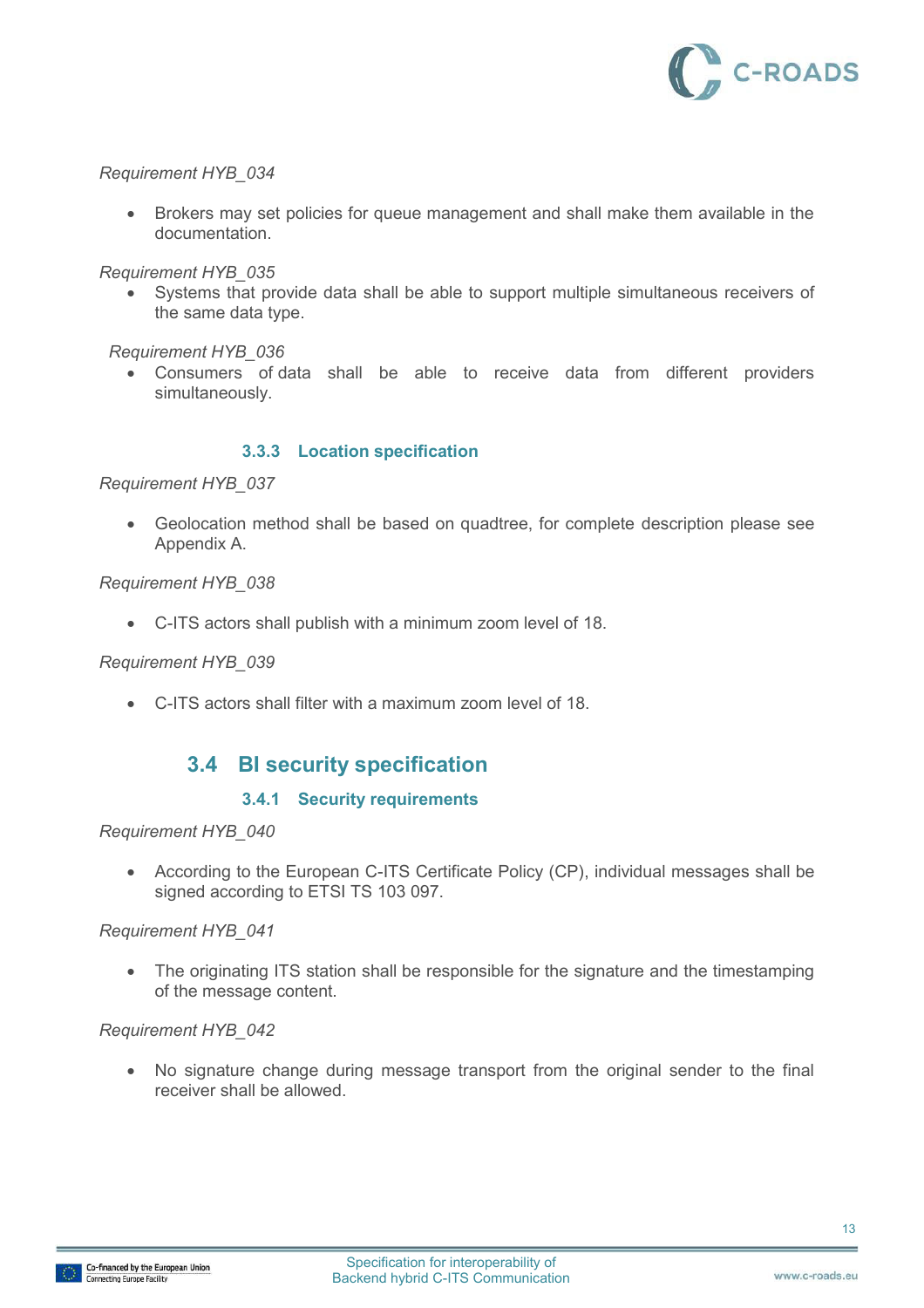

#### **3.4.2 C-ITS message signing**

#### *Requirement HYB\_043*

 According to the European C-ITS Certificate Policy (CP), a CA part of the EU-PKI is used to issue certificates according to ETSI TS 103 097 V1.3.1 (i.e. 1609.2 certificates) to C-ITS actors for message signing according to ETSI ITS specifications i.e. for message signing by a Central C-ITS station.

#### *Requirement HYB\_044*

 The originating C-ITS station shall provide Geonet parameters consistent with the reference location of the message.

#### *Requirement HYB\_045*

 PacketLifetime in geonet should be compliant with latency due to the channel and the meaning of the message.

#### *Requirement HYB\_046*

• The security mechanisms related to this data interface shall respect all the provisions of the latest and valid version of the EU Certificate Policy – CP for C-ITS.

#### *Requirement HYB\_047*

 When transmitting C-ITS messages via different channels (technologies/ networks) all specific ETSI certificates and ID's created with them shall be preserved to quarantee message authenticity.

#### *Requirement HYB\_048*

- In vehicles, the C2C-CC Basic System shall check the timestamp in the security envelope compared to the reception time and accept only CAMs in the last time of pSecCamToleranceTime and other messages within the last time of pSecMessageToleranceTime. with :
	- pSecCamToleranceTime = 2 s
	- pSecMessageToleranceTime = 10 mn

Each time a DENM or an IVIM is created and signed by C-ITS actors to be sent on BI , it shall be repeated each 9 min.

#### *Requirement HYB\_49*

 When a C-ITS actor receive DENM or IVIM already signed (and their repetitions), it shall store every 9 min the information so it can repeat them through BI.

#### Additional information:

C-ITS actors need to keep every 9 min messages even if there are considered as duplicate messages.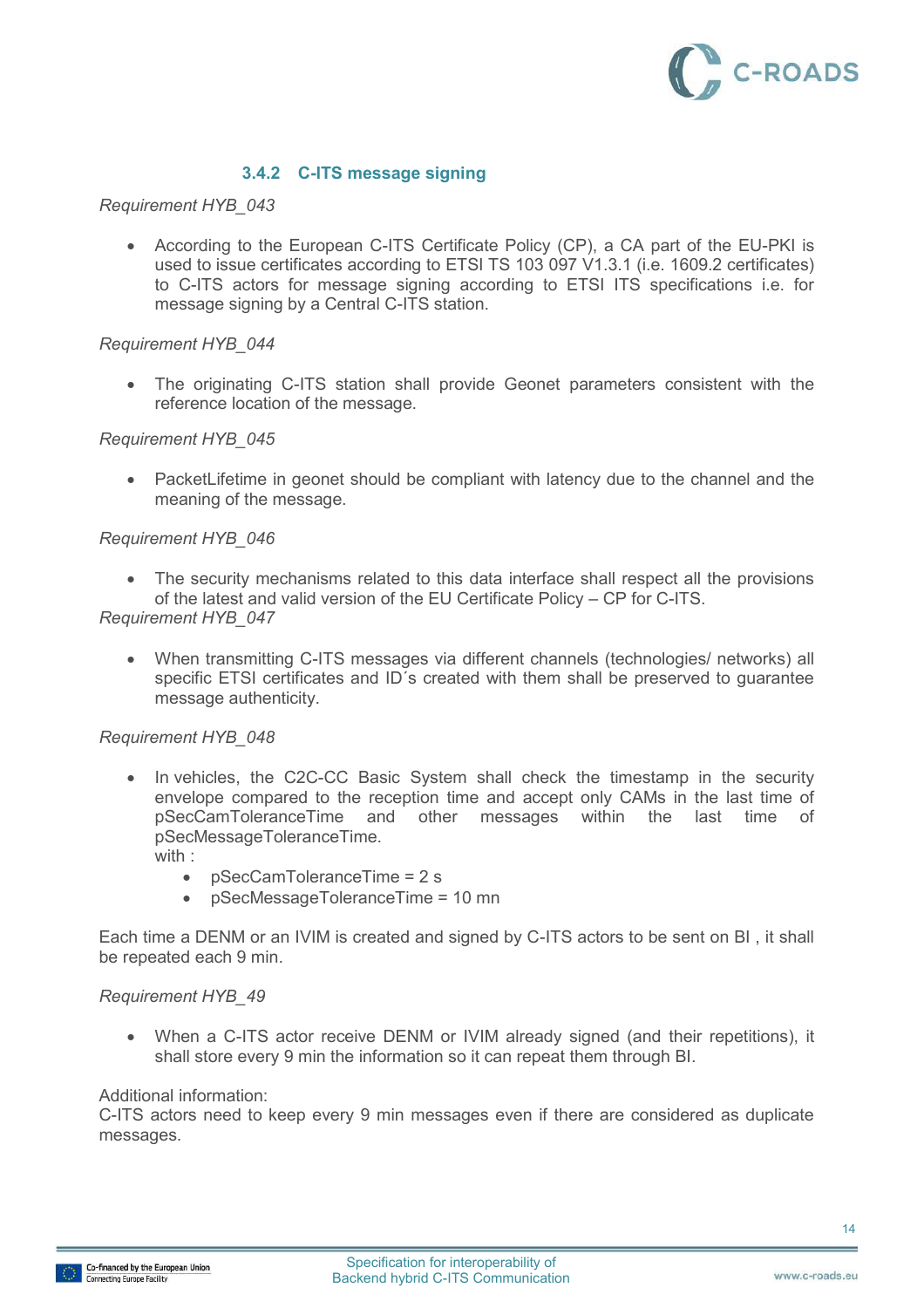

#### **3.4.3 Transport layer security**

#### *Requirement HYB\_050*

 For the transport layer protection TLS with mutual authentication shall be used, a Commercial, well establish CA shall be used for issuing standard X.509 certificates for long lived security associations between backend entities.

#### *Requirement HYB\_051*

Certificates renewal periods should follow security best practices.

#### *Requirement HYB\_052*

 Security gateways/firewalls should be configured to further enhance security according to latest industry standards.

#### *Requirement HYB\_053*

TLS 1.3 as specified in RFC 8446 shall be supported.

#### *Requirement HYB\_054*

Earlier versions of TLS shall not be supported.

#### *Requirement HYB\_055*

 The rules on allowed and mandatory cipher and suites allowed and mandatory extensions given in TLS 1.3 (RFC 8446) shall be followed.

#### *Requirement HYB\_056*

Mutual authentication shall be done with X.509 certificates.

#### *Requirement HYB\_057*

• The whole certificate chain should be sent in the TLS handshake.

#### *Requirement HYB\_058*

 Certificate Status Requests (OCSP stapling) as specified in [RFC6066] and Section 4.4.2.1 of [RFC8446] shall be supported and used.

#### *Requirement HYB\_059*

Later releases and verified revisions of TLS shall be supported.

15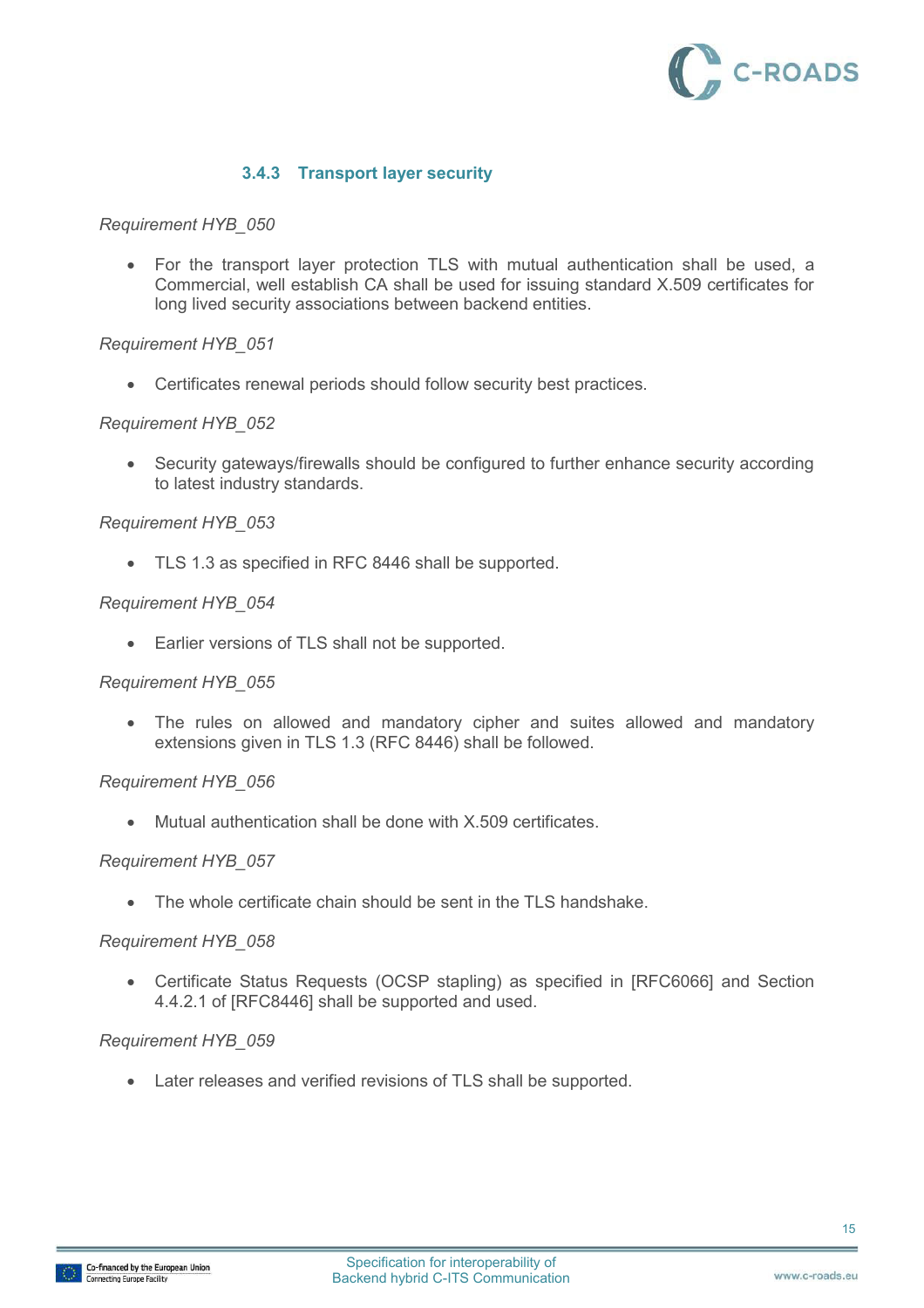

#### **3.4.4 TLS Certificates**

The certificates used for authentication are standard X.509 TLS certificates [RFC 5280] and are supported by almost all CAs.

The TLS certificates are issued and signed by a trusted subordinate CA (sub CA) for interchange network certificates.

#### *Requirement HYB\_060*

• The sub CA may belong to any of the trusted root CAs.

#### *Requirement HYB\_061*

The sub CA may be a national CA or a commercial CA.

#### *Requirement HYB\_062*

• The TLS certificates used shall be Organization Validated (OV) certificates where both the domain and the organisation are validated.

#### *Requirement HYB\_063*

TLS certificates shall be version 3 certificate according to [RFC 5280].

#### *Requirement HYB\_064*

The public key algorithm shall be id-ecPublicKey with secp256r1 or secp384r1.

#### *Requirement HYB\_065*

The security level of the signature algorithm shall be at least as strong as the public keys in the certificate, minimum 128 bit key length.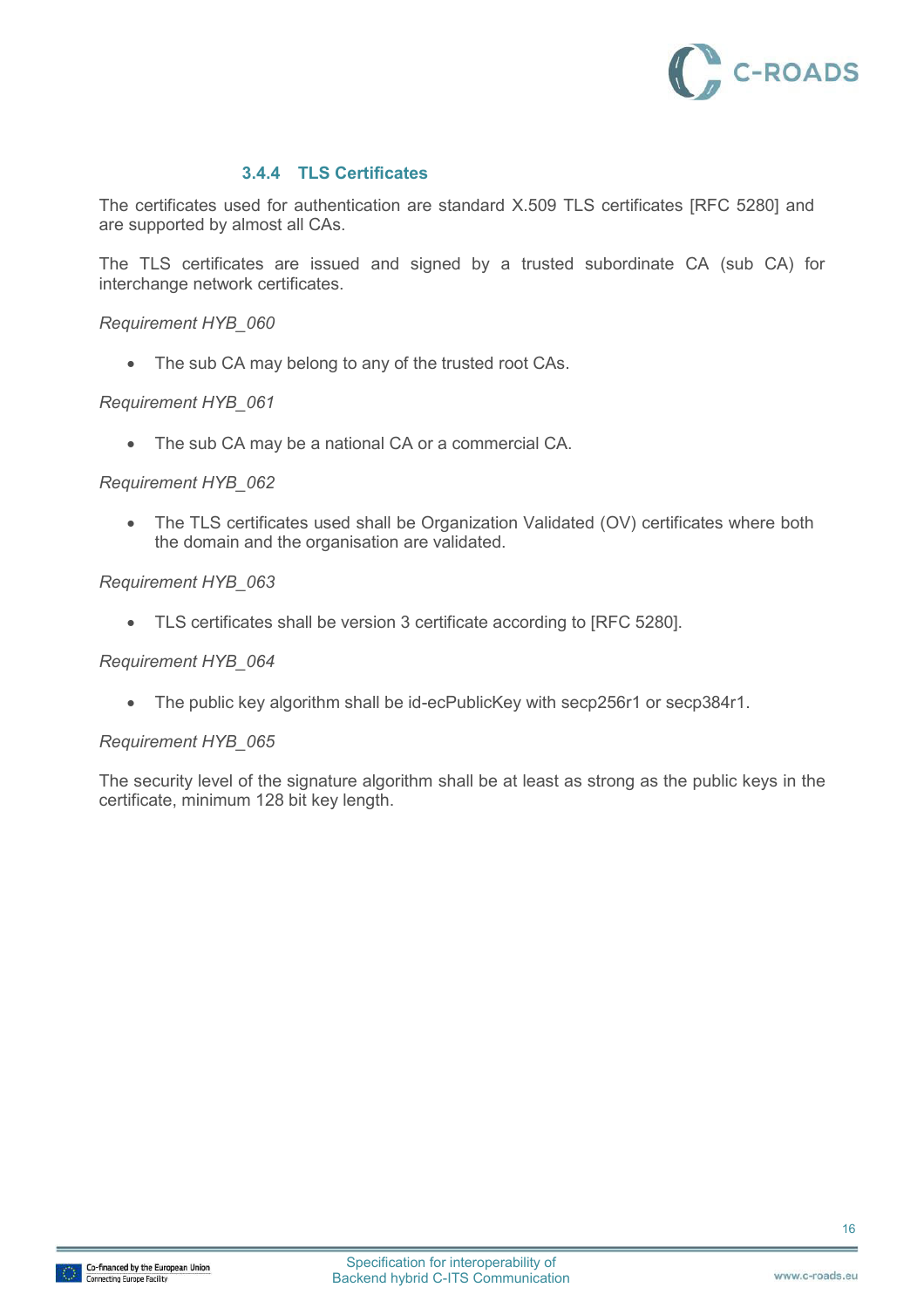

## **4 Future work items**

Continued work for this specification is to define an **Improved Interface (II)** and different interfaces.

This Improved interface is a control plane interface that can be used between C-ITS actors to maintain and evolve the information exchange network over time. It will handle meta data about services that the C-ITS actors can deliver and how to get access to the relevant BI interface of the C-ITS actors. It will be specified as a second step with target delivery by the end of 2019.

Coming releases will also address

- Filtering process for additional message types (e.g. SPATEM, MAPEM, CAM, SSM, SRM)
- System scalability
- Deployment models analysis, discussion and decision on future implementations
- At the time of publication the specification only allows to sign messages on Geonetworking layer but ongoing work in ETSI (ETSI Work Item DTR/ITS-00551) will allow signing on facilities layer.